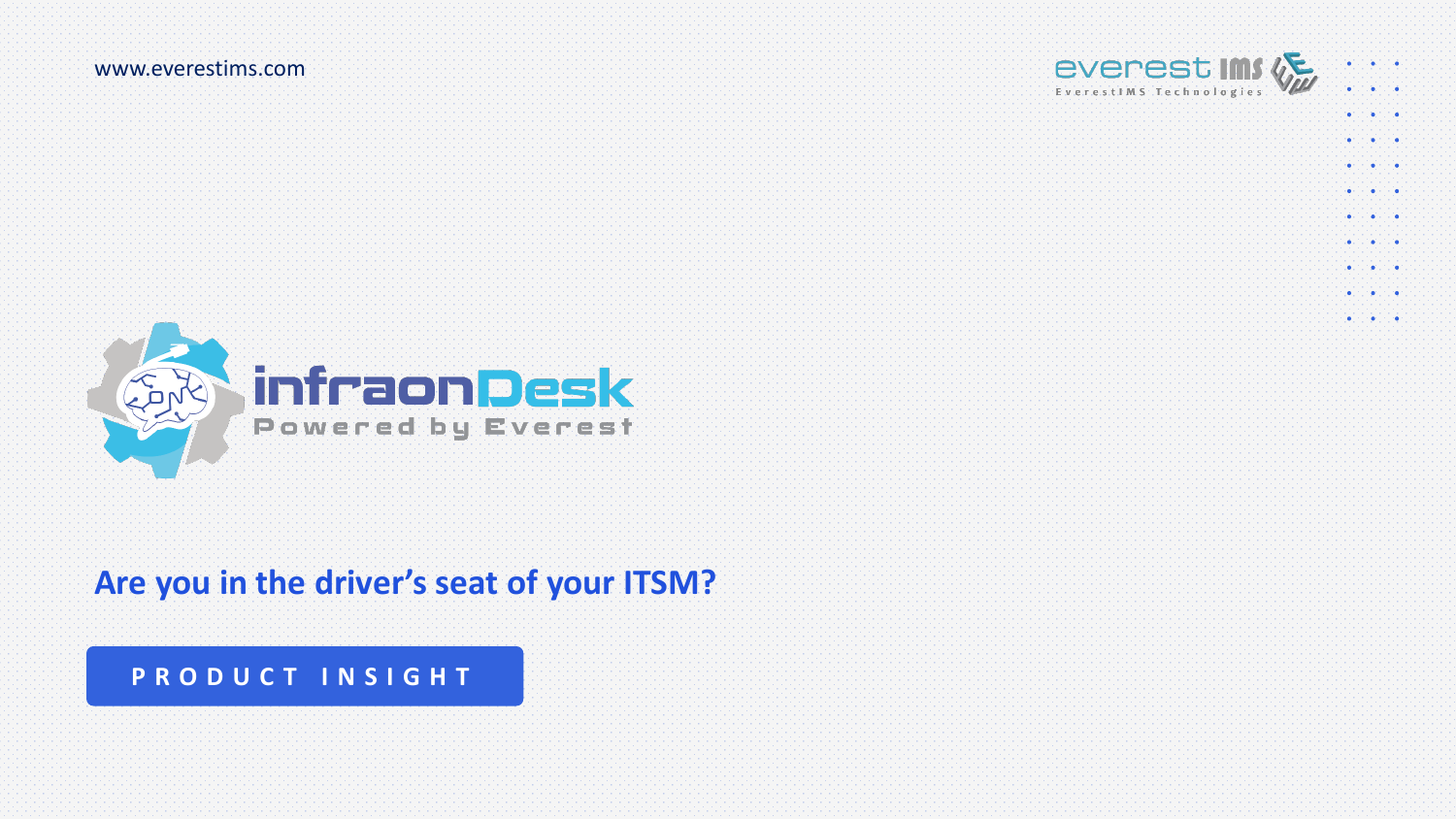# A glimpse into the world of ITSM



At the forefront, companies are successfully delivering cutting-edge products and revolutionary services.



And behind the scenes, the ITSM teams are making this possible.



Hard at work to maintain frictionless and fast communication, integration, and efficiency of systems, people, and processes.

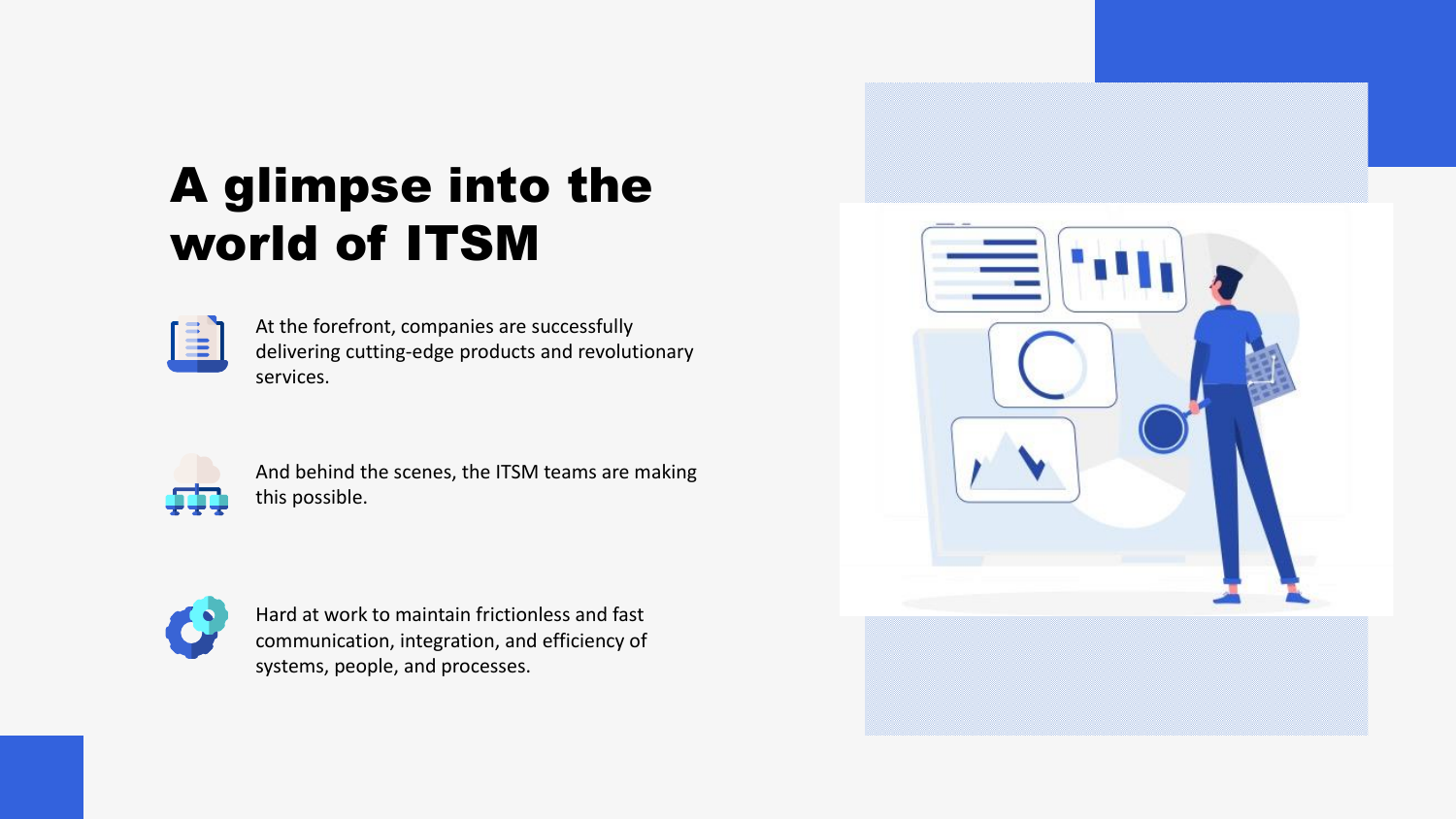But…

 $\oplus$ 

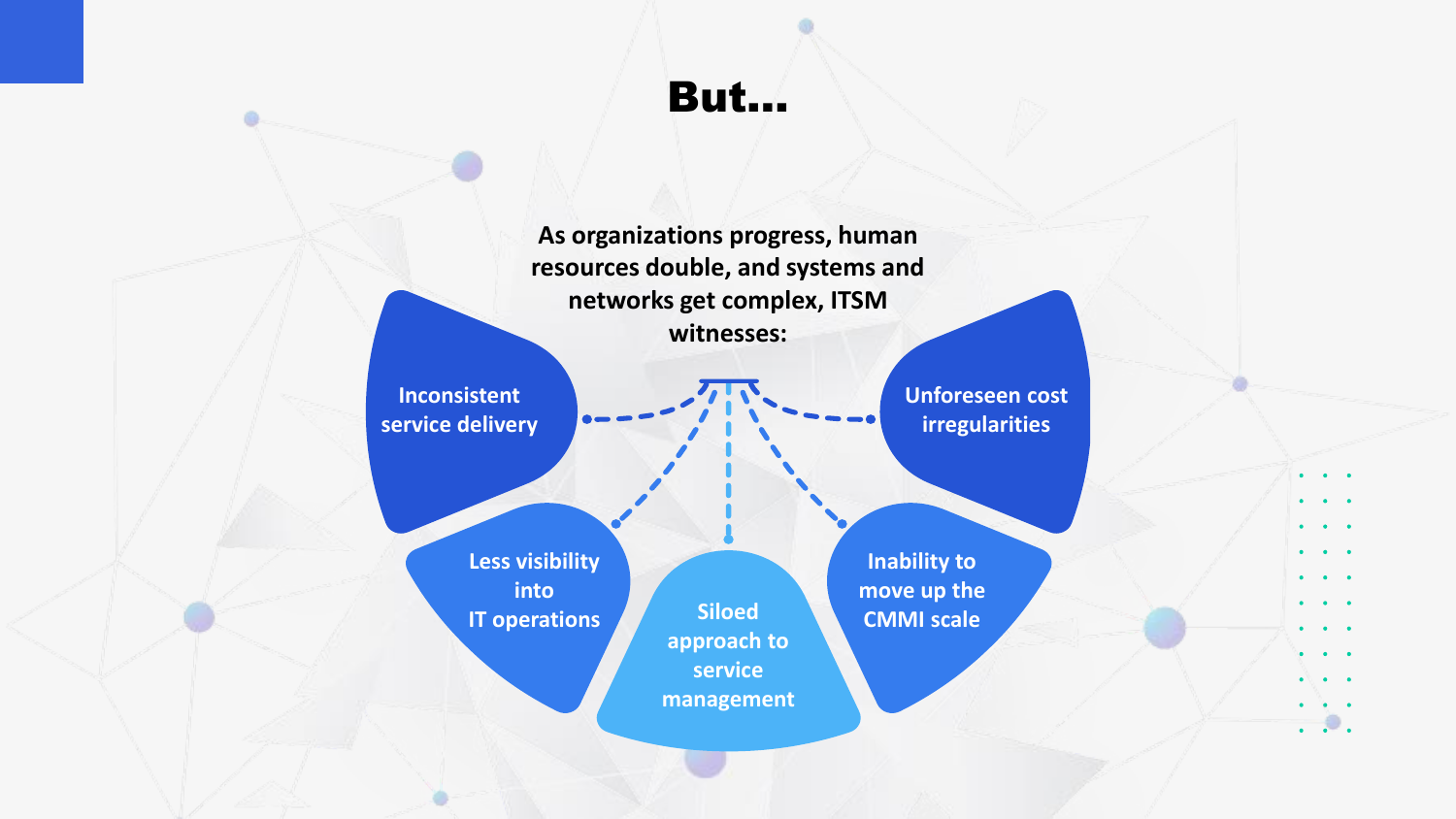

# THE RESULT?

#### **Loss of control over ITSM**

Ultimately affecting a company's capability to consistently and innovatively deliver to its customers.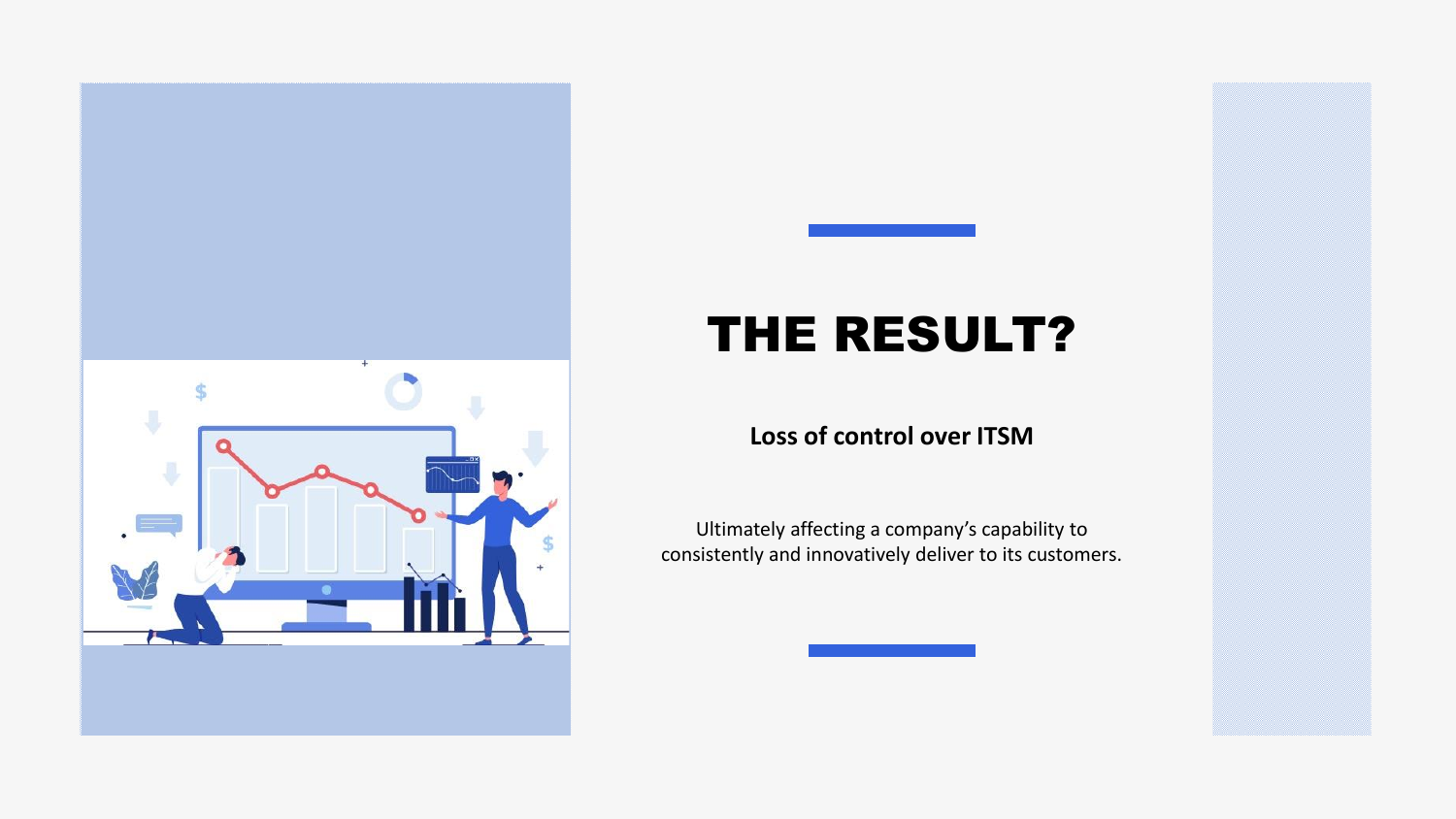### What happens when you get into the driver's seat of ITSM?

You gain unparalleled control over service management.

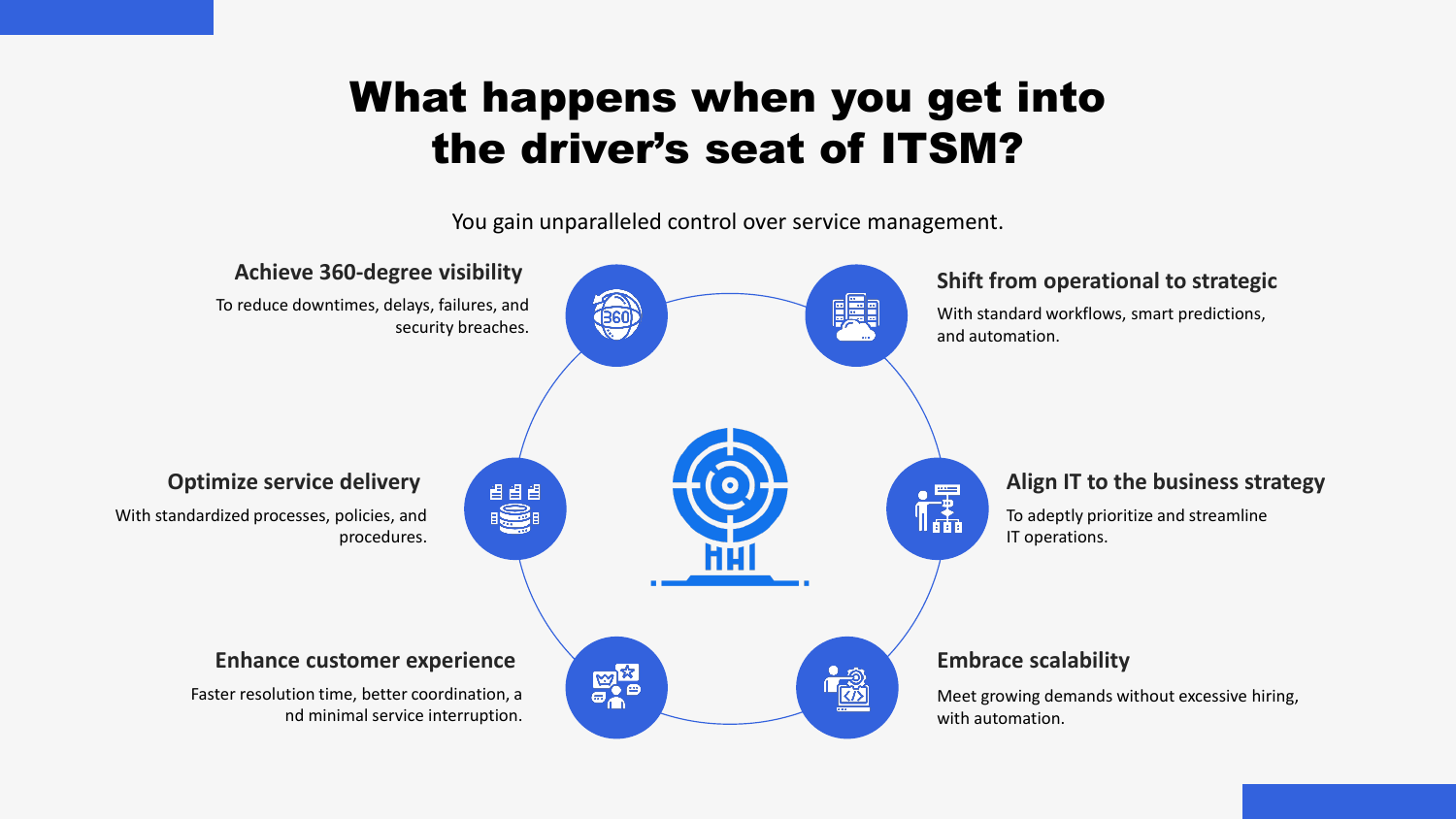# Infraon Desk - Get into the driver's seat of your ITSM

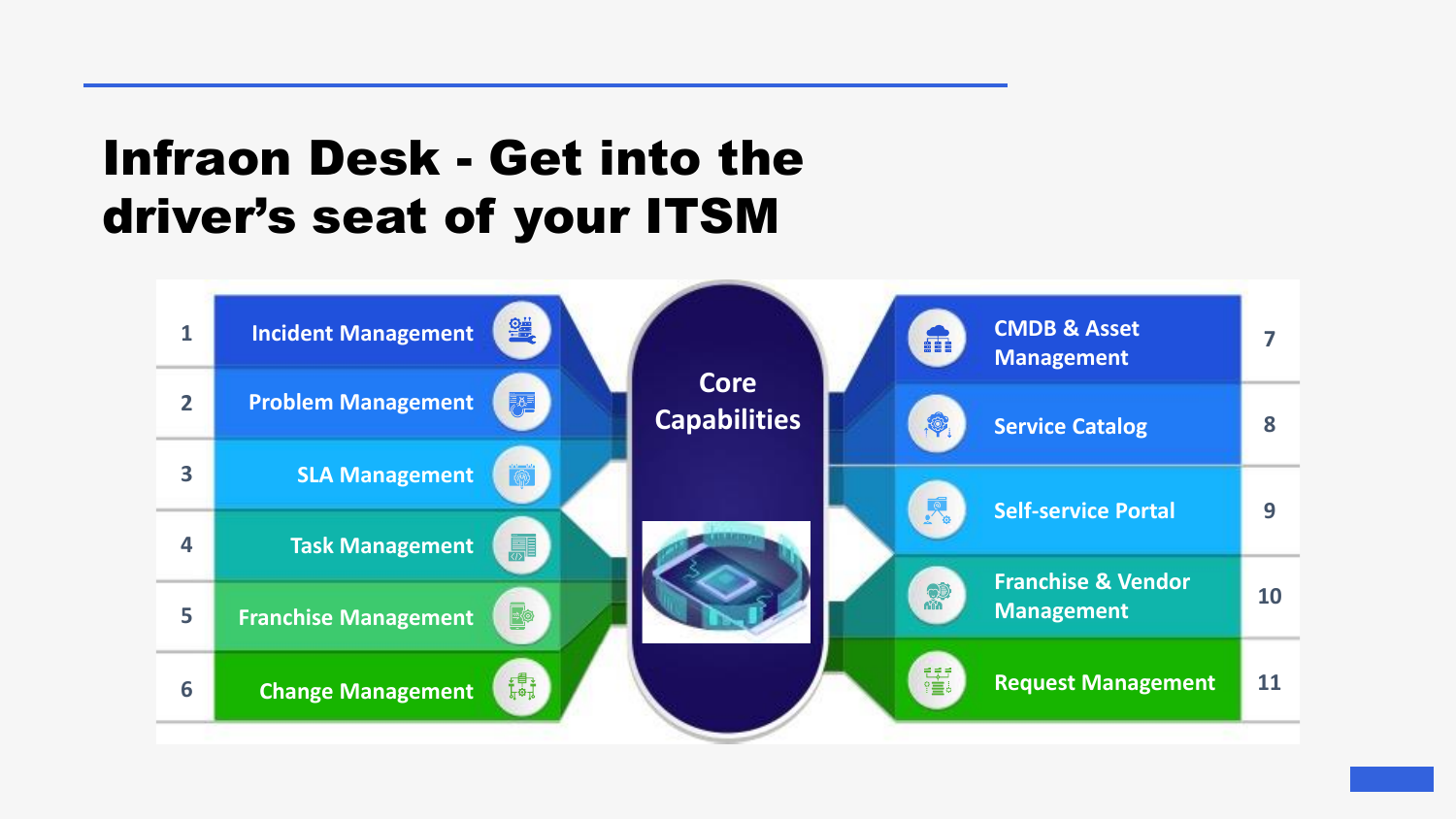## Infraon Desk - Get into the driver's seat of your ITSM

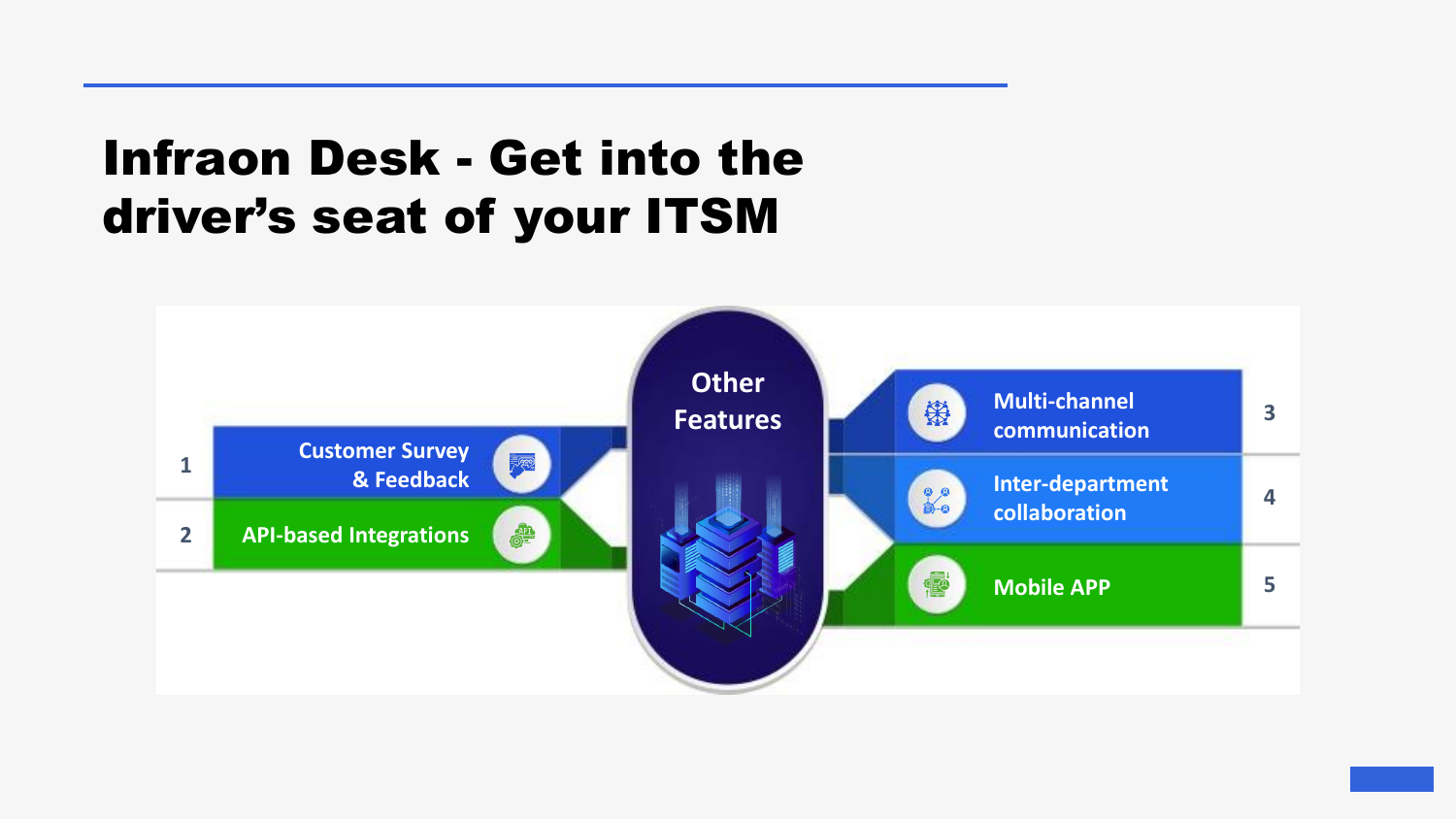## Incident Management

#### **Effectively manage the incident lifecycle across your enterprise.**



**lerts to stakeholders**

**With deep analysis and intelligent classification of incidents**



Enhance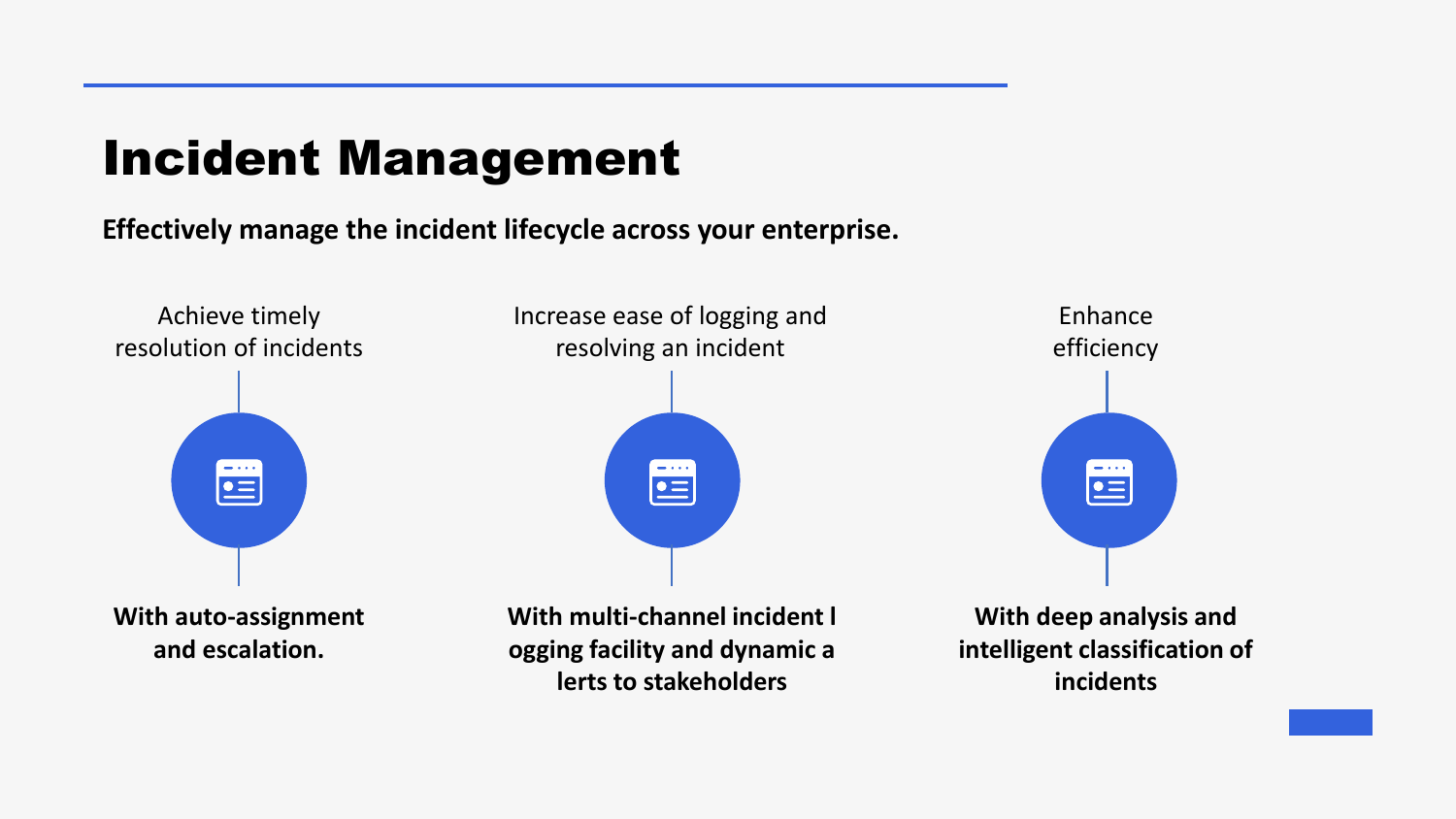# Problem Management

**Smartly resolve repetitive incidents permanently.**



#### **Reduce business impact**

By identifying the root cause of recurring incidents and providing permanent solutions.

#### **Effectively manage the problem lifecycle**

With detailed reports classifying incidents & documenting workarounds.

#### **Prevent potential incidents**

Through extensive documentation, tracking & detailed classification.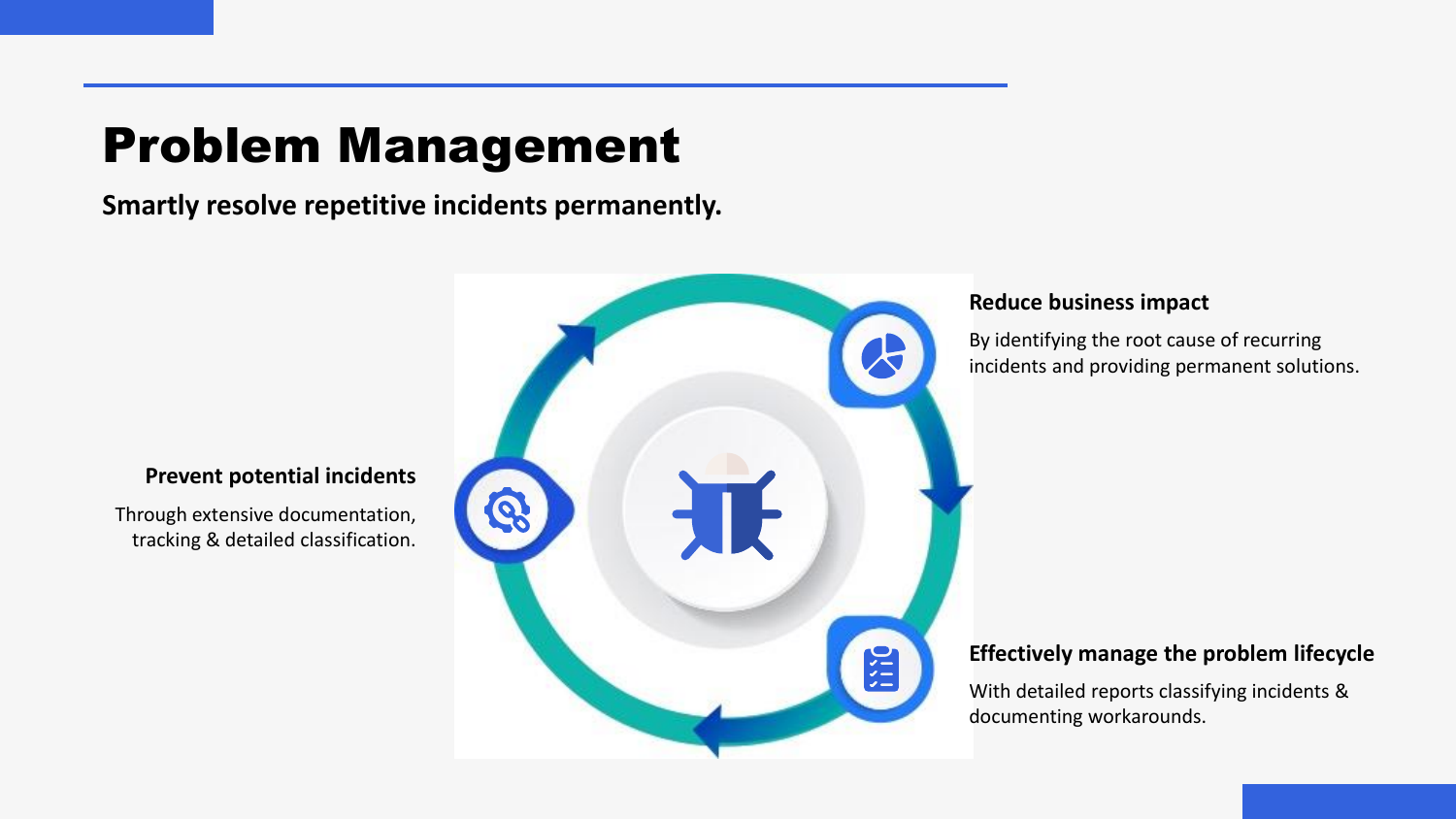### SLA Management

### **Match IT results with customer expectations.**

#### **Benefits**



#### **Take control of service quality**

With timely SLA alerts and flexible templates.



#### **Optimize resource spending**

By managing critical and non-critical hour business support effectively.



 $\bullet$  $\bullet$ 

 $\bullet$  .  $\bullet$  $\bullet$ 

 $\bullet$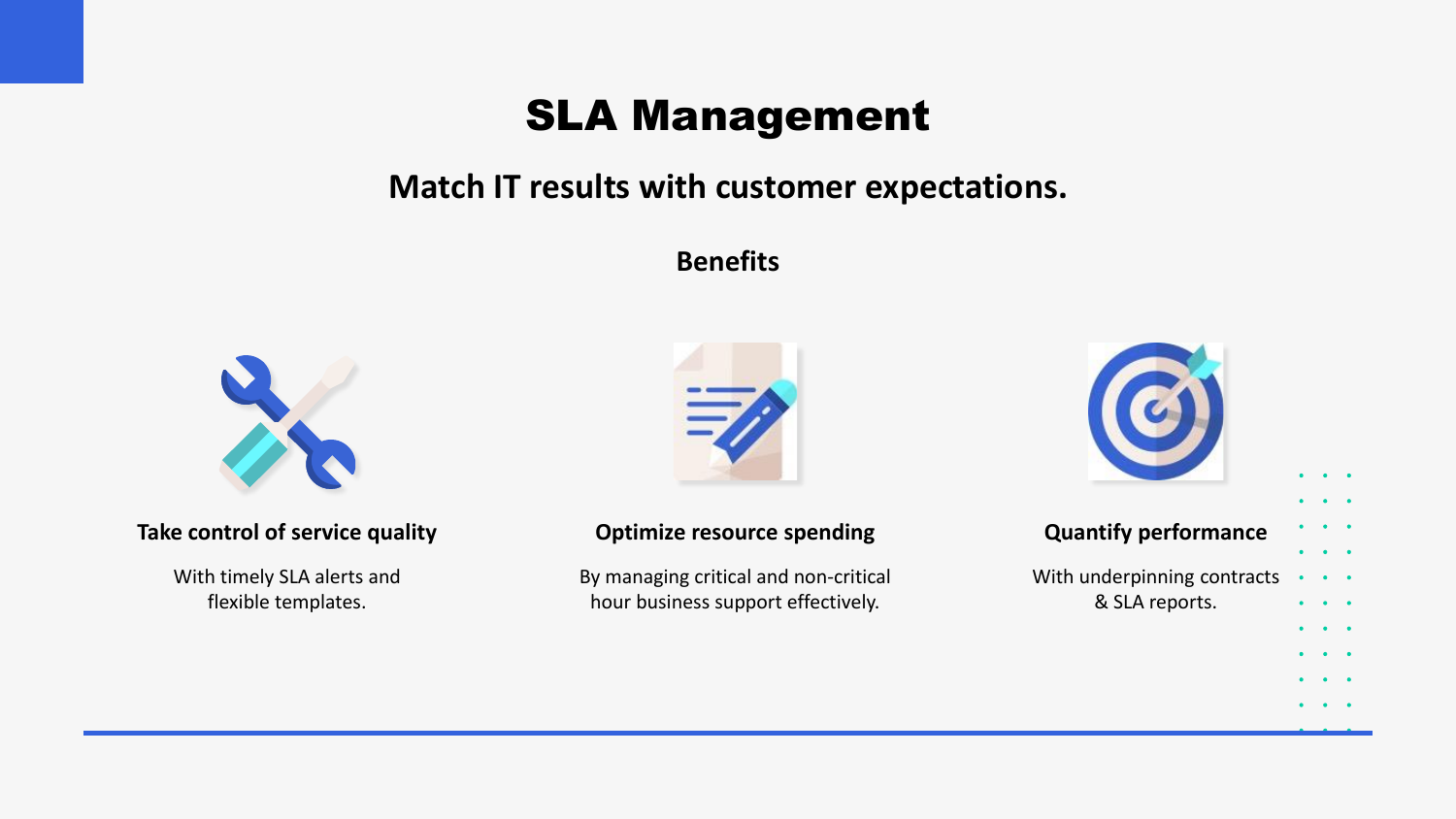### Task Management

**Stay on top of day-to-day granular tasks.**

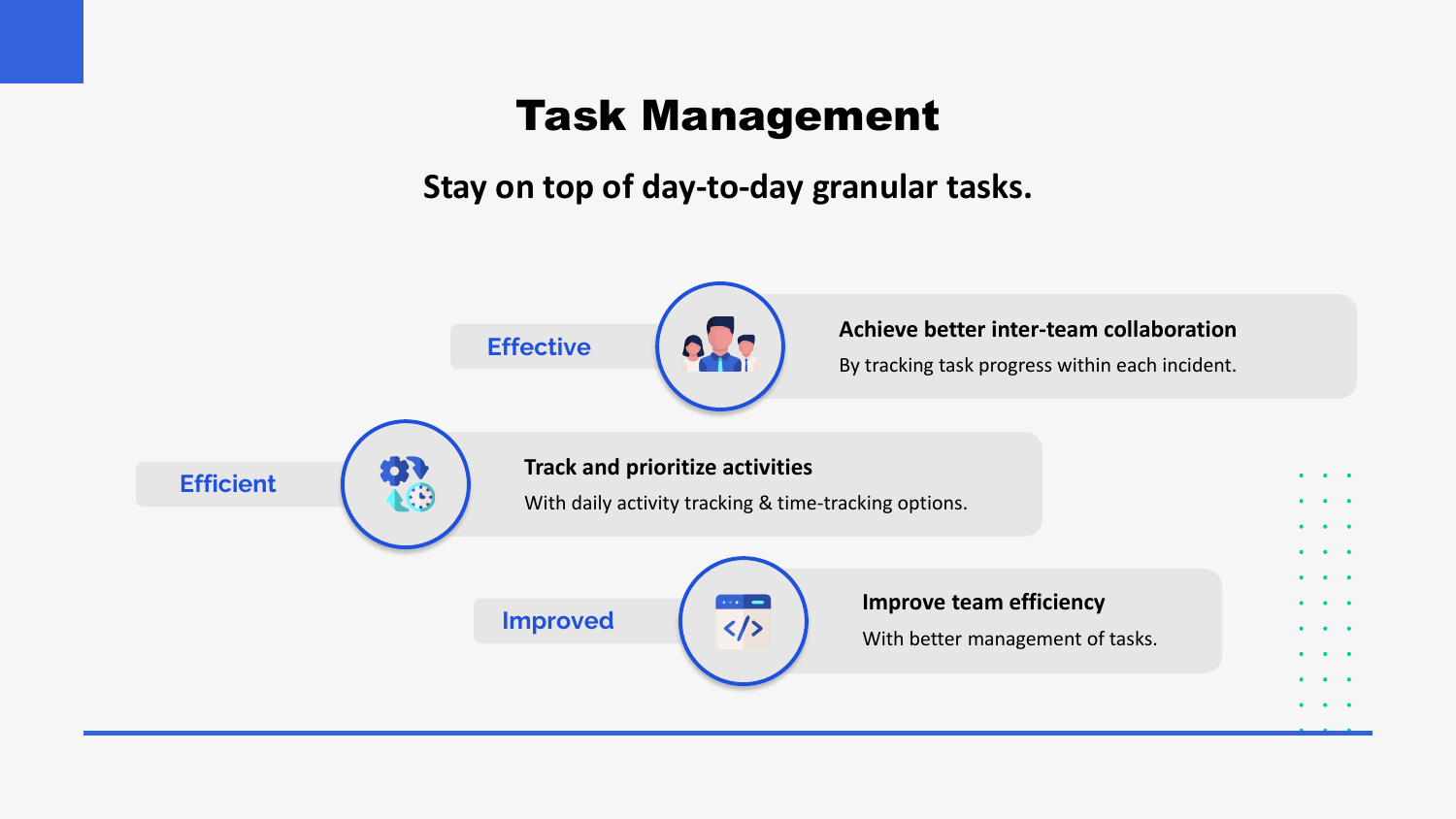### Franchise Management

### **Unified management of your Helpdesk, 3rd party vendors & franchisees**

**Benefits**

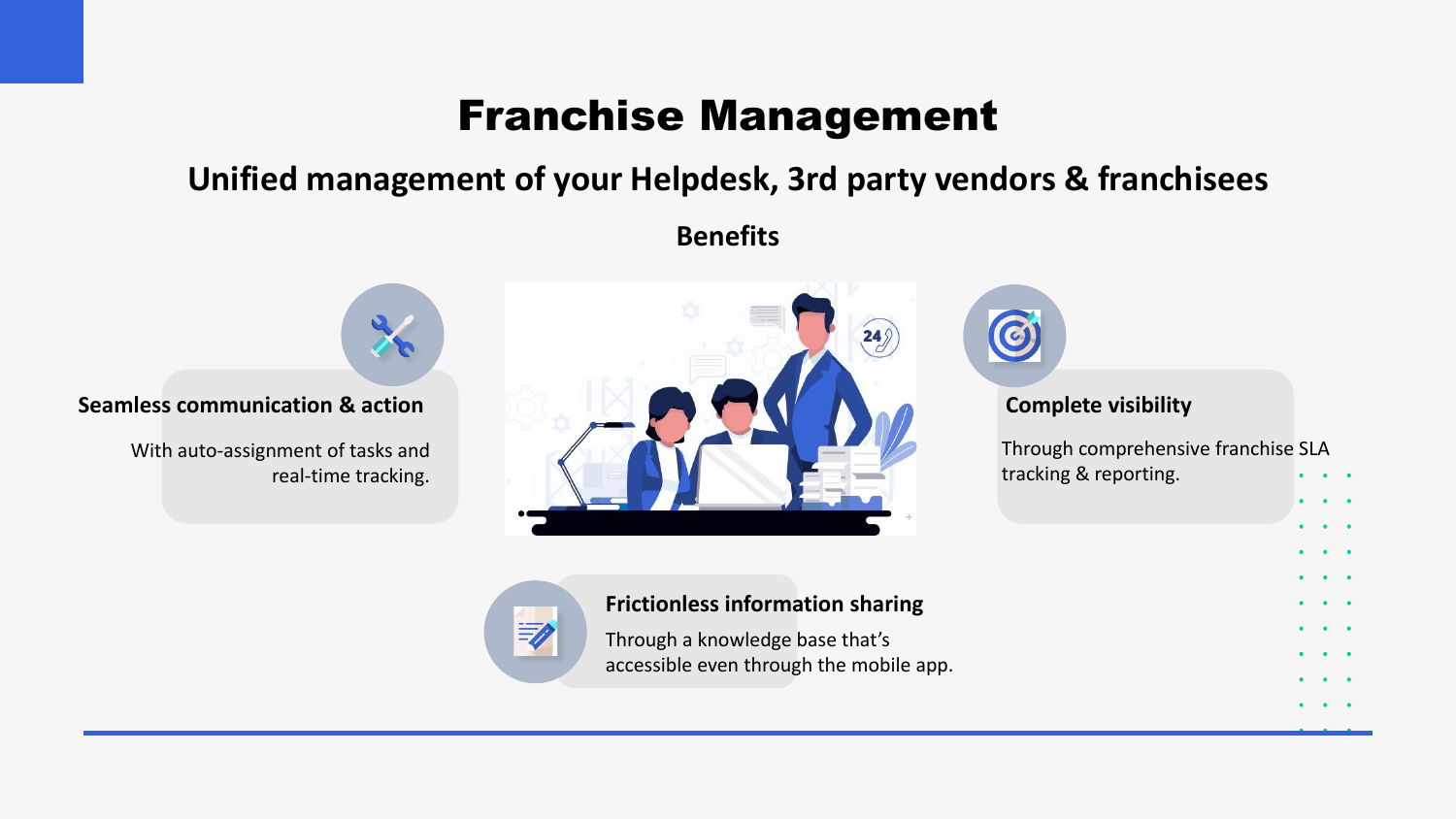### CMDB & Asset Management



#### **Update & upgrade assets on time.**

With access to asset data, usage, warranty, and history.

#### **Real-time tracking of organizational assets**

With in-depth asset detailing & user-toasset mapping.

#### **Proactively predict upcoming problems**

With access to complete audit history of the assets.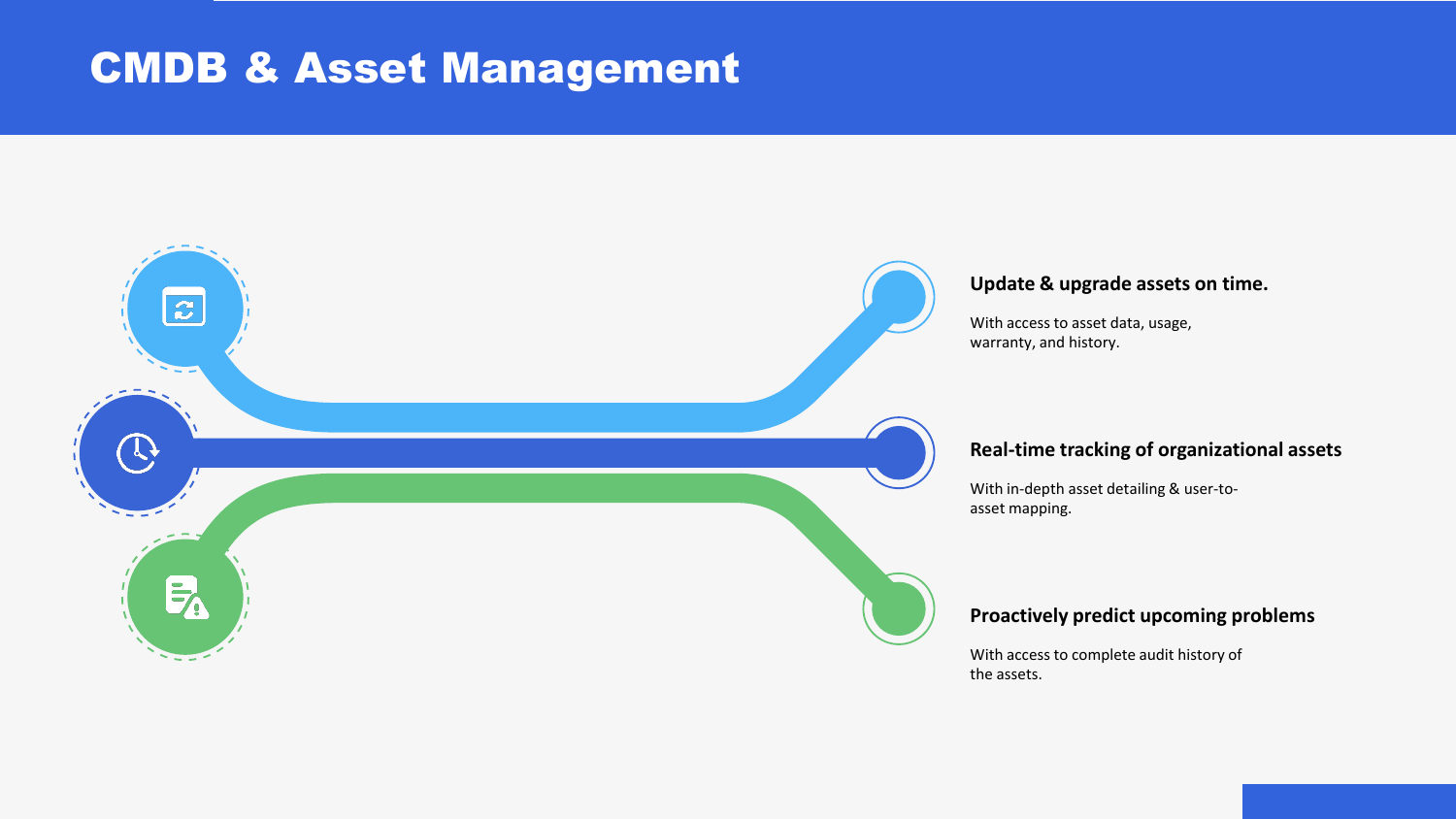### Service Catalogue

Optimize service delivery across users.



#### **Enhance customer satisfaction**

With speedier resolutions & readily available information to pre-defined service issues.



#### **Enhance customer satisfaction**

Seamless ordering and delivery of services to end-users from Self-Service portal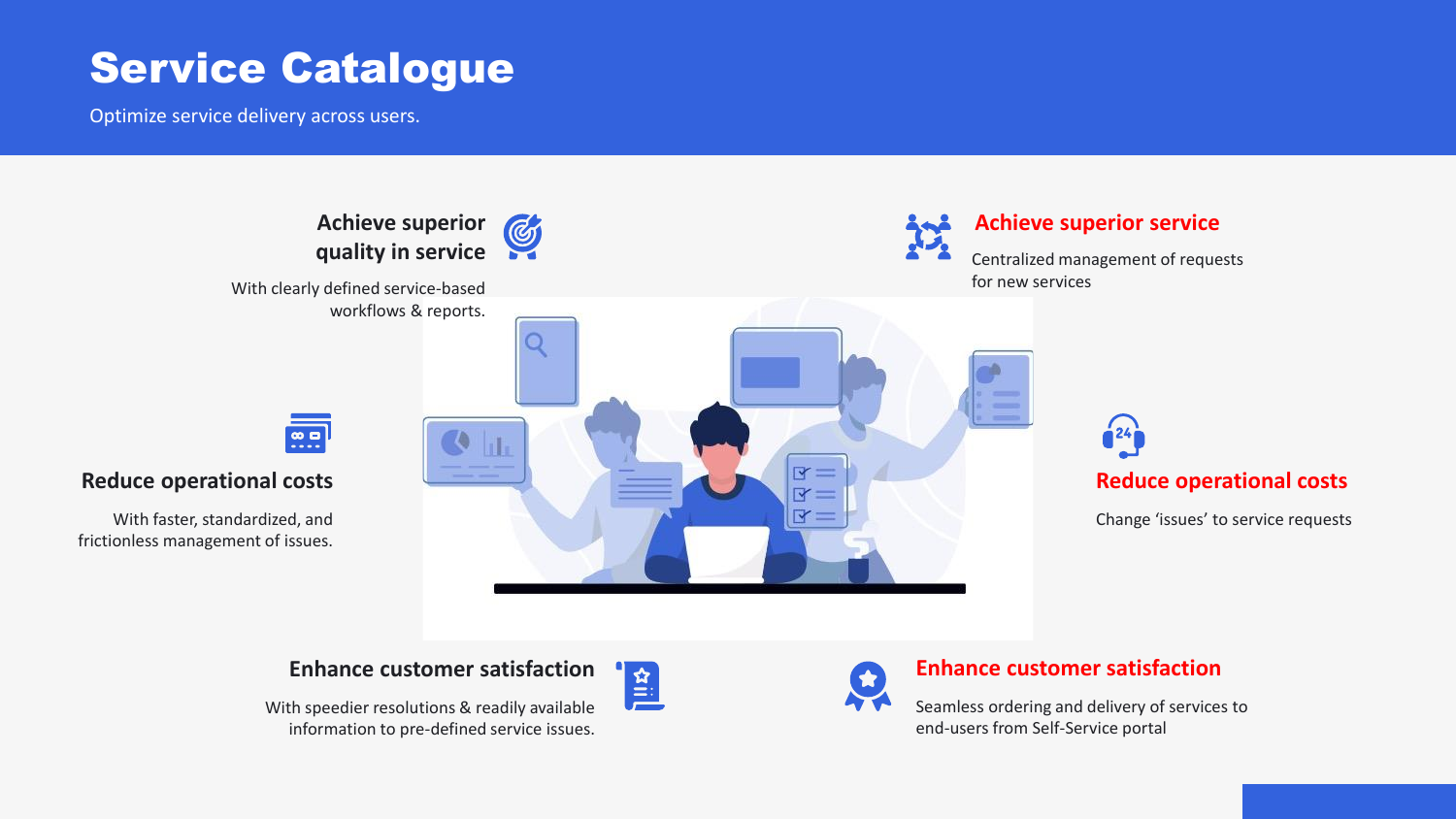### Workflow Automation

**Workflow Automation**



**Per-configured workflow for auto-assignment of tickets to respective support teams / engineers**

**Automatic highlighting of Knowledge Base article based on keywords**

**Multi-department process automation : ex. New employee on-boarding: HR, IT, Operations work in unison on their set of pre-defined tasks in a sequential manner to highly automate & accelerate the entire process.**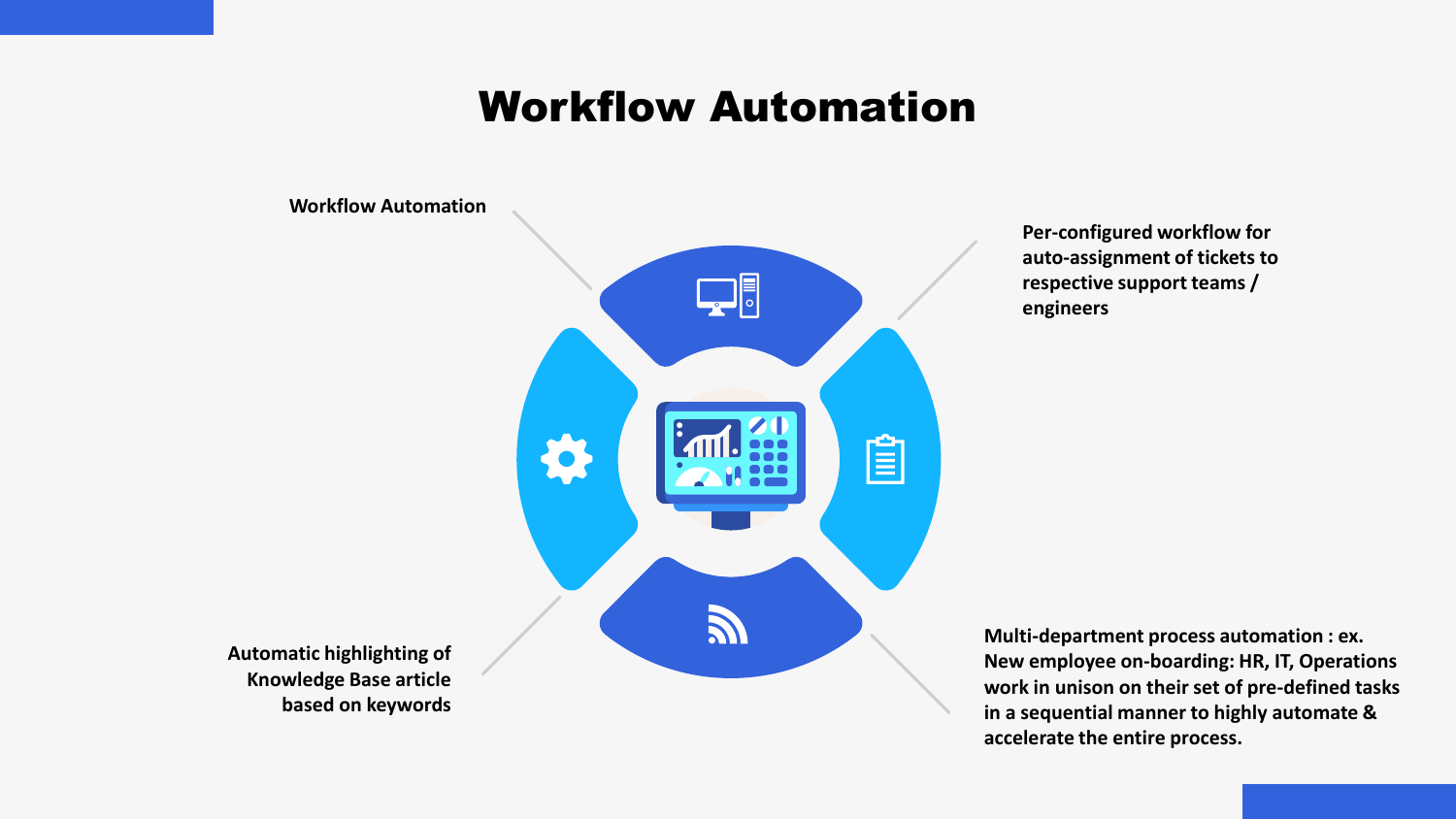### Why Infraon Desk

**Among the Top 10 ITSM tools globally**

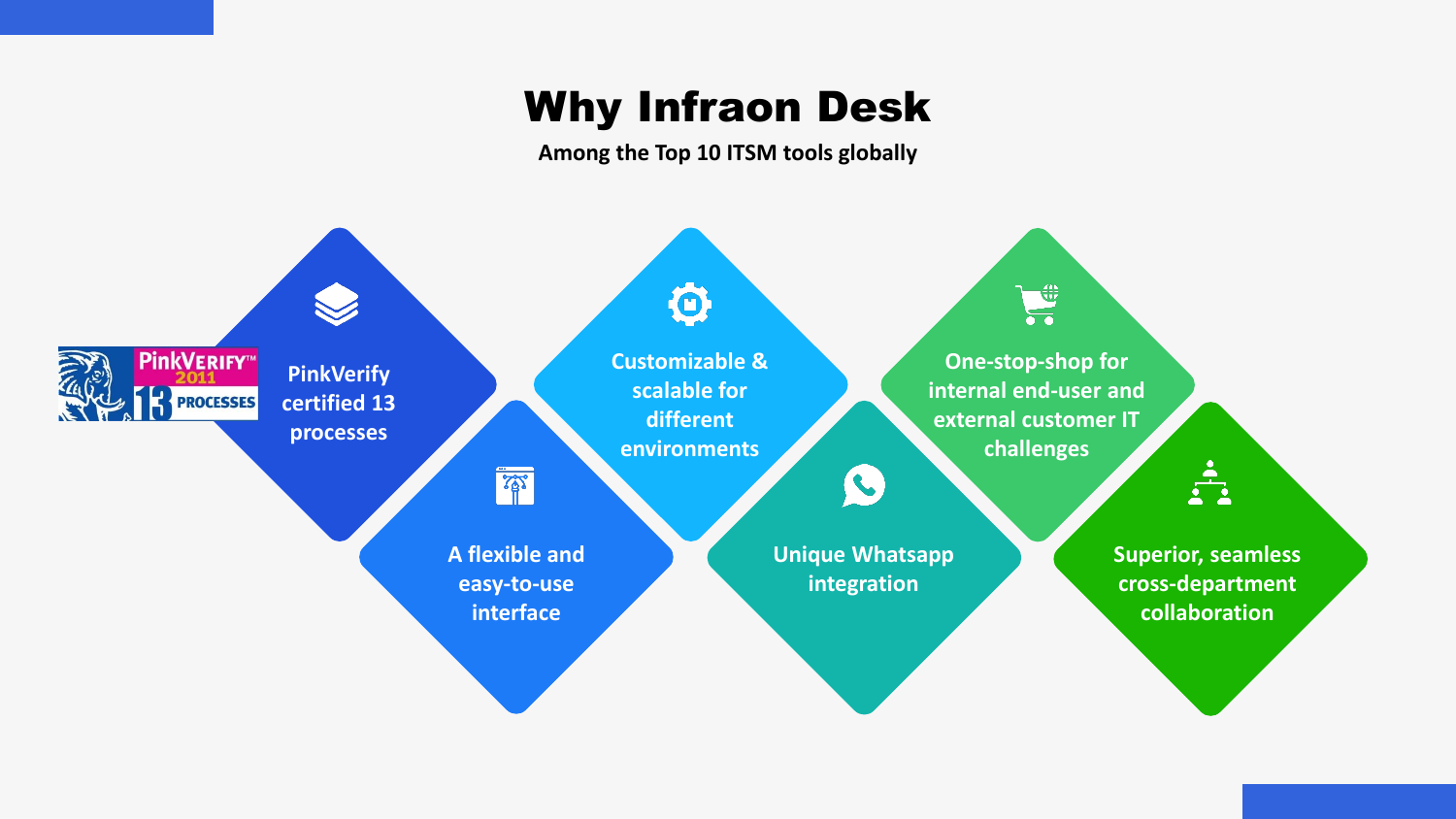### Infraon Desk - Editions



### BATTALION

✓ **Incident Management**

#### ✓ **SLA Management**

- ✓ **Knowledge Base**
- ✓ **Service Catalogue**
- ✓ **CMDB Management**
- ✓ **Franchise Management**



### REGIMENT

- ✓ **Incident Management**
- ✓ **SLA Management**
- ✓ **Knowledge Base**
- ✓ **Service Catalogue**
- ✓ **CMDB Management**
- ✓ **Franchise Management**
- ✓ **Problem Management**
- ✓ **Change Management**
- ✓ **Release Management**
- ✓ **Task Management**
- ✓ **Project Management**
- ✓ **Meeting Management**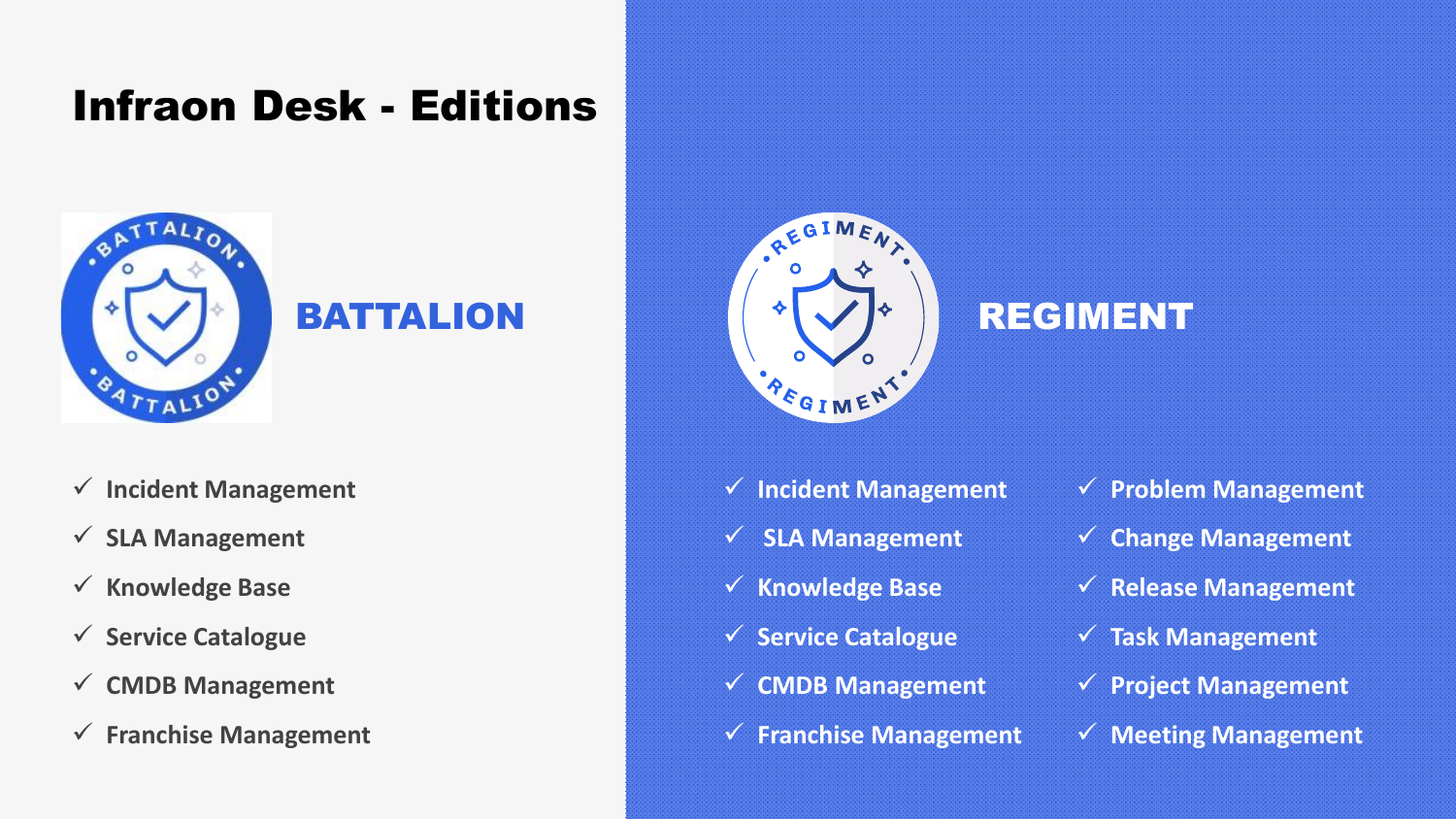### Our Trusted Customers







![](_page_17_Picture_4.jpeg)

![](_page_17_Picture_5.jpeg)

![](_page_17_Picture_6.jpeg)

![](_page_17_Picture_7.jpeg)

![](_page_17_Picture_8.jpeg)

![](_page_17_Picture_9.jpeg)

**Power Grid Corporation of India** 

![](_page_17_Picture_11.jpeg)

![](_page_17_Picture_12.jpeg)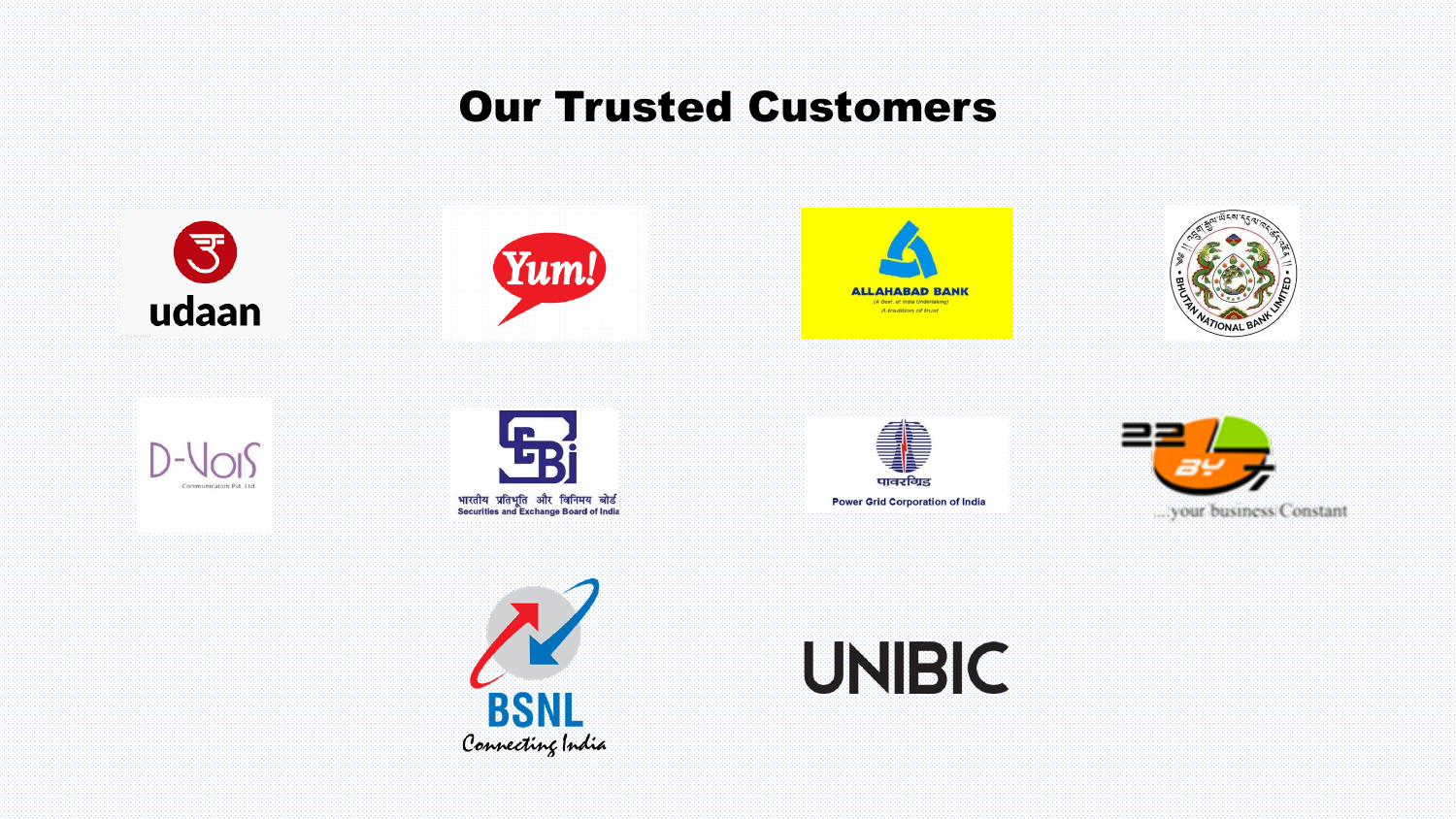![](_page_18_Picture_0.jpeg)

![](_page_18_Picture_1.jpeg)

# TAKE ACTION NOW

![](_page_18_Picture_3.jpeg)

![](_page_18_Picture_4.jpeg)

sales@everest-ims.com

 $\%$  +91 80 46567100